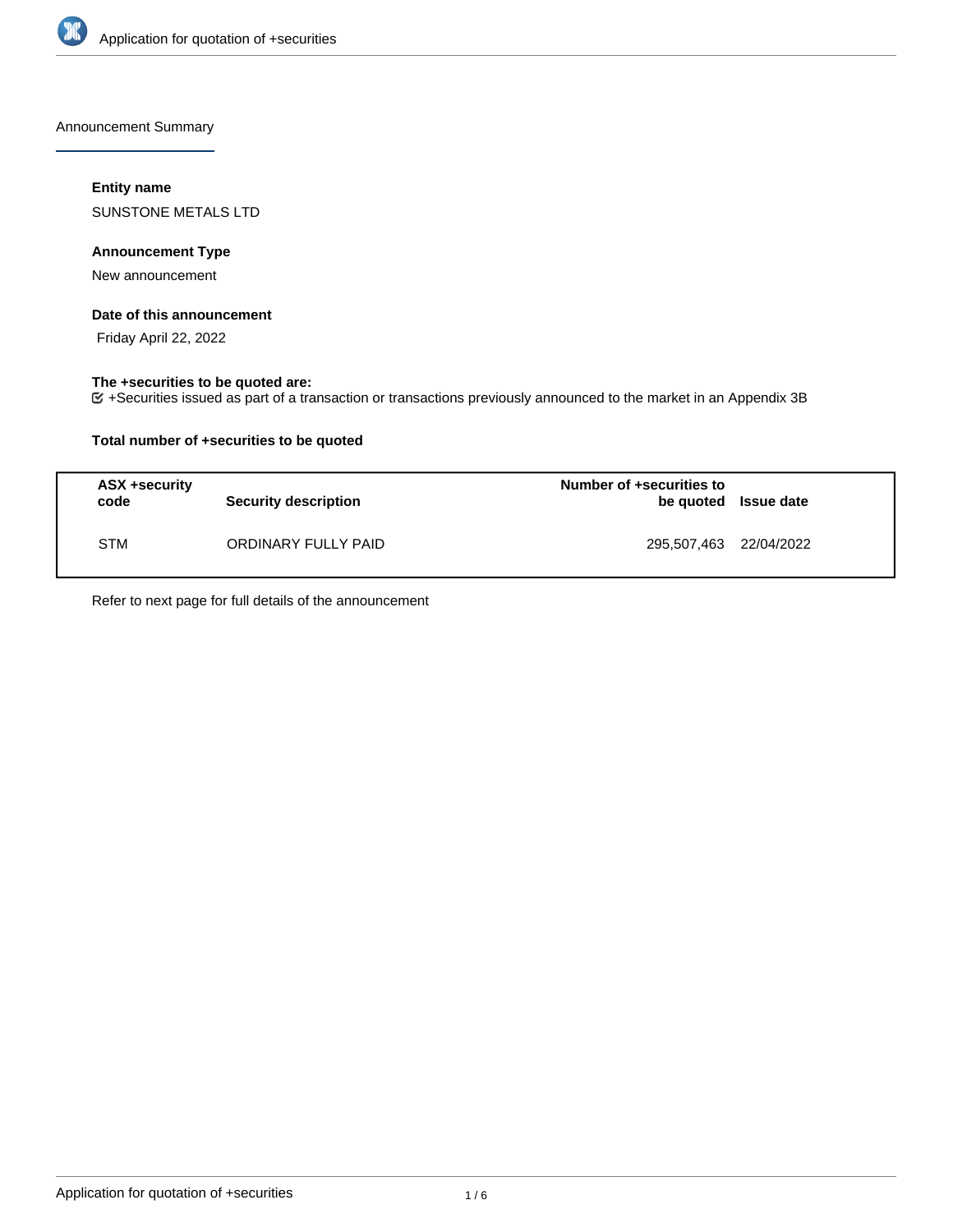

Part 1 - Entity and announcement details

# **1.1 Name of entity**

SUNSTONE METALS LTD

We (the entity named above) apply for +quotation of the following +securities and agree to the matters set out in Appendix 2A of the ASX Listing Rules.

**1.2 Registered number type** ABN

**Registration number** 68123184412

**1.3 ASX issuer code** STM

**1.4 The announcement is**

New announcement

## **1.5 Date of this announcement**

22/4/2022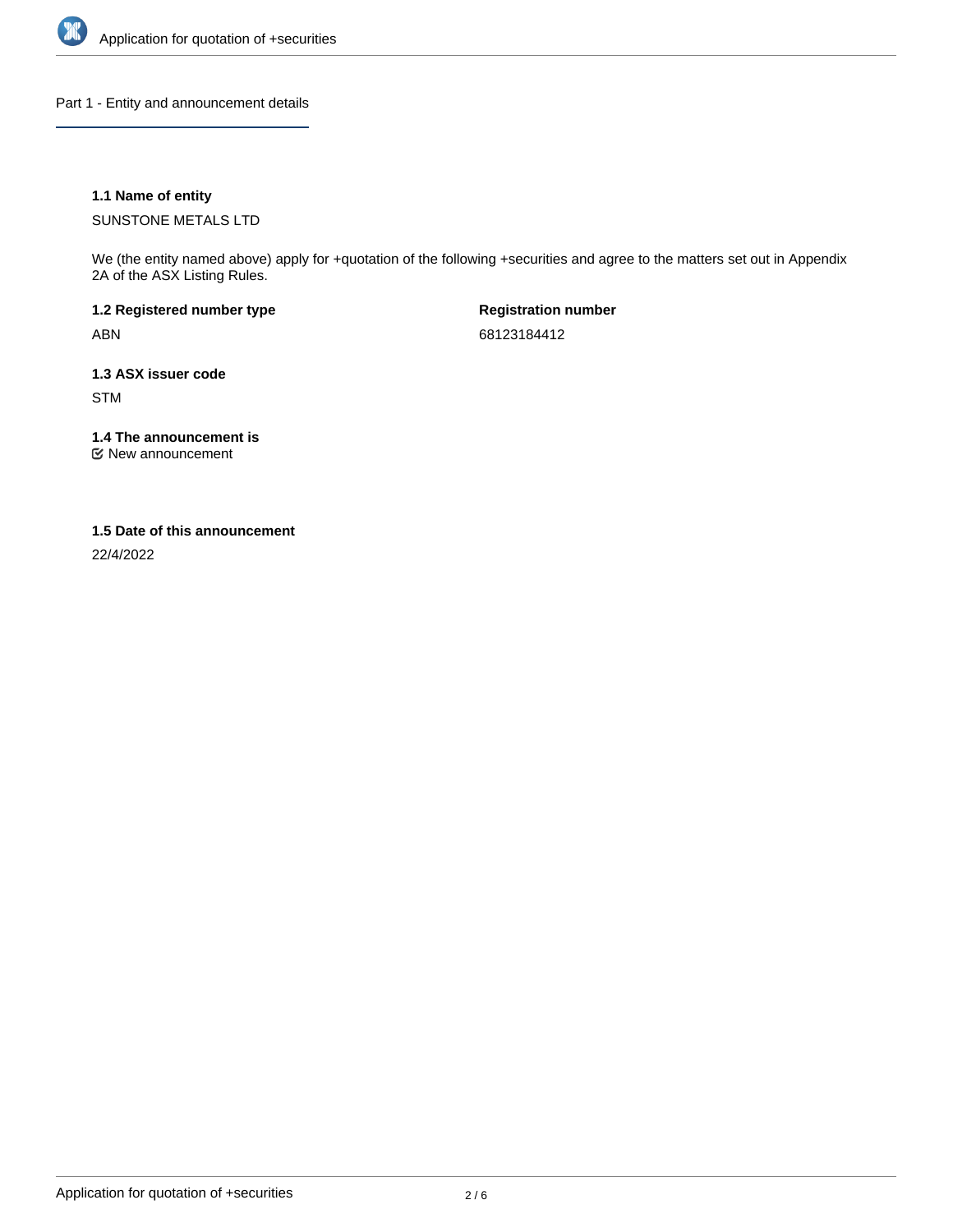

# Part 2 - Type of Issue

#### **2.1 The +securities to be quoted are:**

+Securities issued as part of a transaction or transactions previously announced to the market in an Appendix 3B

#### **Previous Appendix 3B details:**

| <b>Announcement Date and</b><br>Time | <b>Announcement Title</b>                   | Selected Appendix 3B to submit quotation<br>reauest |  |
|--------------------------------------|---------------------------------------------|-----------------------------------------------------|--|
| 13-Apr-2022 09:42                    | New - Proposed issue of securities -<br>STM | A placement or other type of issue                  |  |

#### **2.3a.2 Are there any further issues of +securities yet to take place to complete the transaction(s) referred to in the Appendix 3B?** Yes

## **2.3a.3 Please provide details of the further issues of +securities yet to take place to complete the transaction(s) referred to in the Appendix 3B**

3 million shares to be issued pending receipt of funds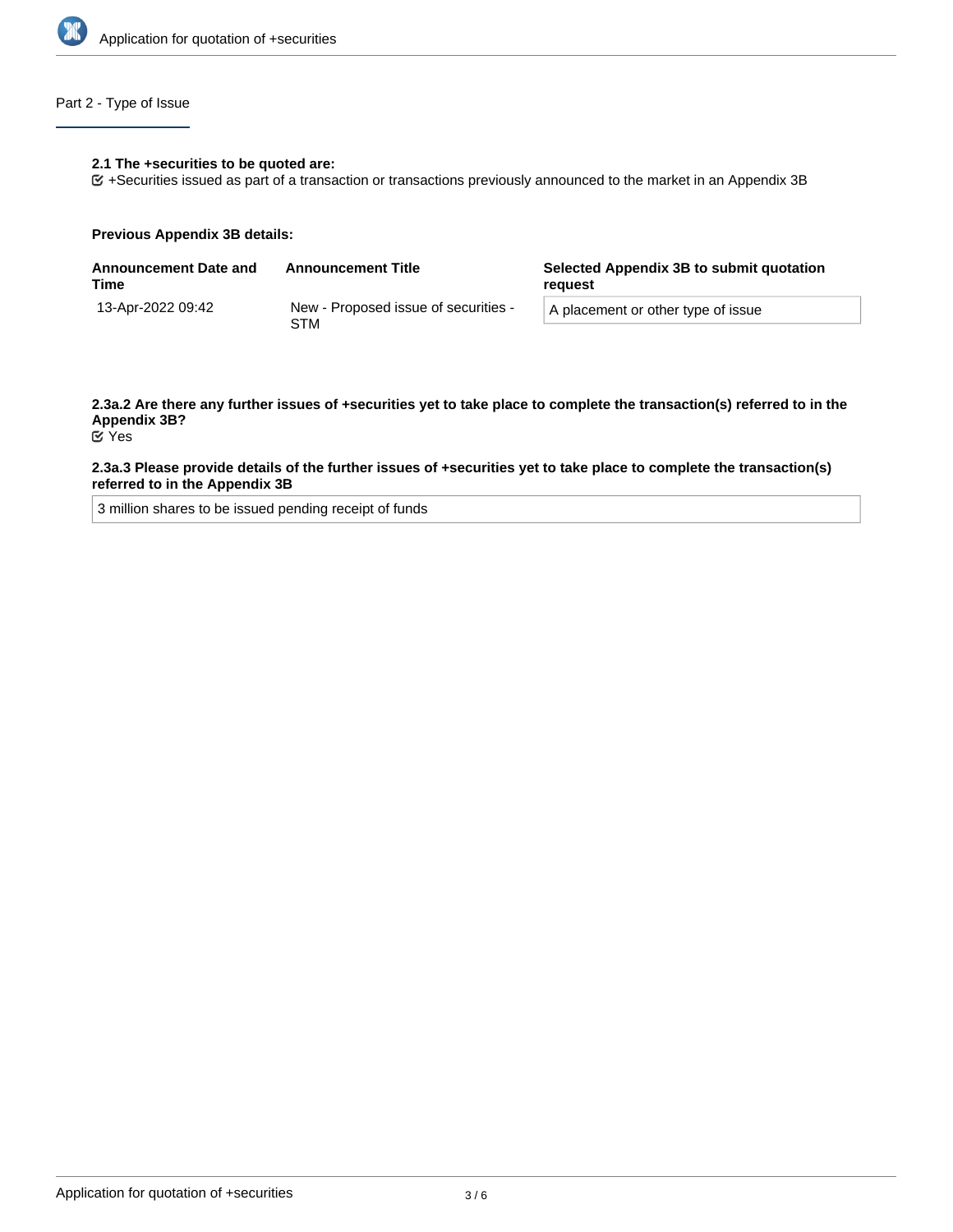

Part 3A - number and type of +securities to be quoted where issue has previously been notified to ASX in an Appendix 3B

### Placement Details

**ASX +security code and description**

STM : ORDINARY FULLY PAID

**Issue date**

22/4/2022

Distribution Schedule

**Provide a distribution schedule for the new +securities according to the categories set out in the left hand column including the number of recipients and the total percentage of the new +securities held by the recipients in each category.**

| Number of +securities held | <b>Number of holders</b> | Total percentage of +securities held<br>For example, to enter a value of 50%<br>please input as 50.00 |
|----------------------------|--------------------------|-------------------------------------------------------------------------------------------------------|
| $1 - 1,000$                |                          | %                                                                                                     |
| $1,001 - 5,000$            |                          | $\%$                                                                                                  |
| $5,001 - 10,000$           |                          | %                                                                                                     |
| 10,001 - 100,000           |                          | $\%$                                                                                                  |
| 100,001 and over           |                          | $\%$                                                                                                  |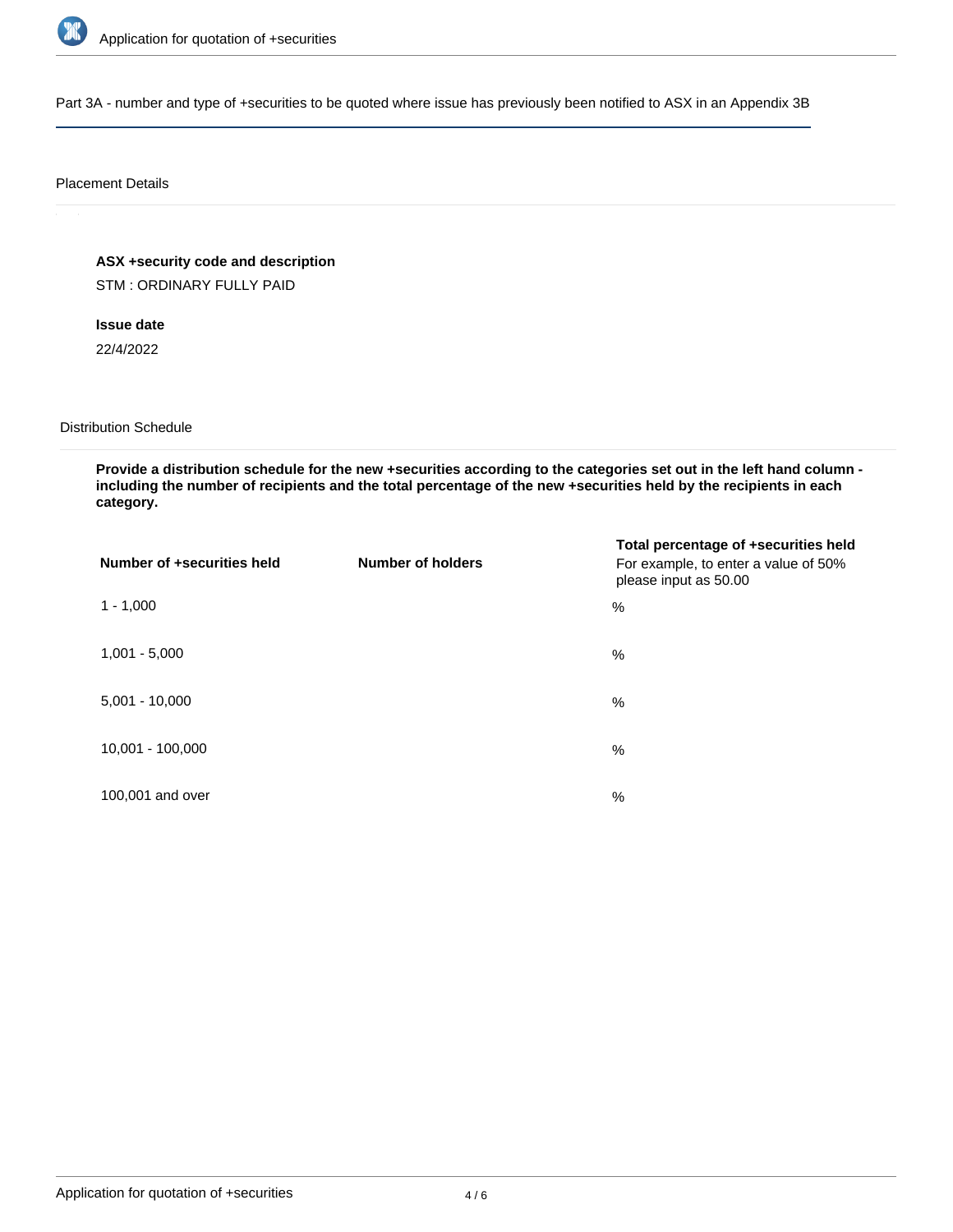

Issue details

| Number of +securities to be quoted<br>295,507,463                                     |                                        |  |  |  |
|---------------------------------------------------------------------------------------|----------------------------------------|--|--|--|
| Are the +securities being issued for a cash consideration?<br>$\mathfrak{C}$ Yes      |                                        |  |  |  |
| In what currency is the cash consideration being paid?                                | What is the issue price per +security? |  |  |  |
| AUD - Australian Dollar                                                               | AUD 0.06700000                         |  |  |  |
| Any other information the entity wishes to provide about the +securities to be quoted |                                        |  |  |  |